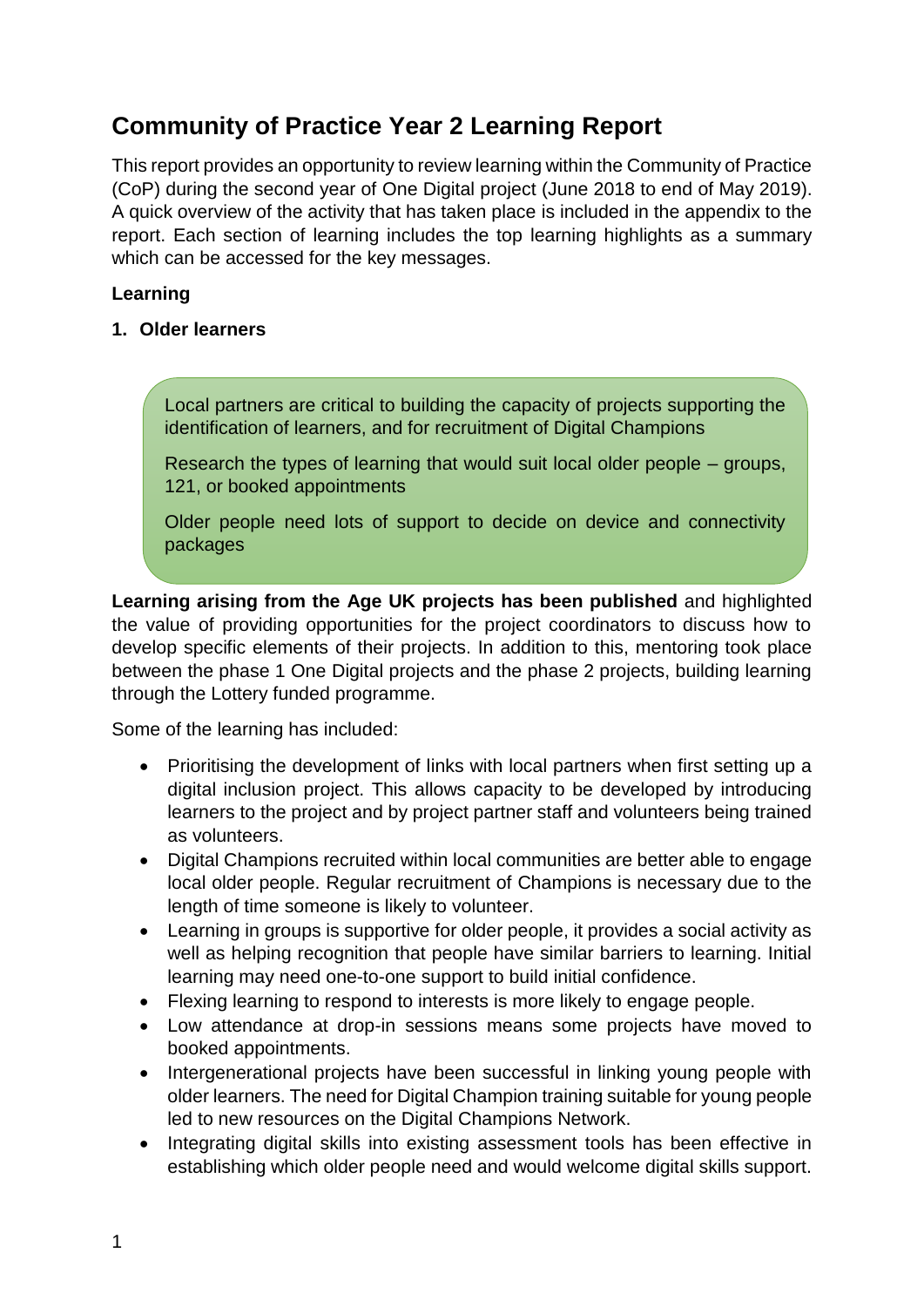- The tablet loan scheme and connectivity (through support to access a broadband package) offered in South Lakeland has been highlighted as being essential to supporting new learners and materials relating to this shared through the disadvantaged learners work as important to overcoming the costs/access issues for those who are non-users of the internet.
- The role of informal Digital Champions is being explored (for those who do not have capacity to take on a full role). The importance of more informal offers to support digital skills within communities was also highlighted in the work with the Centre for Ageing Better.

#### **Centre for Ageing Better**

Learning from the focus groups was shared through the quarterly reports to the Lottery. The final focus and recommendations have led to dedicated pieces of work being taken forward by a group of partners. This has included a commitment to promote better understanding of the barriers and issues around online safety and security and how to best support within projects, and for learners. Also to be progressed are recommendations for the Department for Digital, Culture, Media and Sport to provide a resource signposting hub alongside other resources they publish to support digital skills. The hub would signpost to resources available from other partners. Under discussion is a training need for supporting online banking through having access to 'dummy' bank accounts.

**Brunel symposium: Ageing, digital and everyday life -** if you are interested in more details on the research findings from this event please see appendix 2.

#### **2. Informal Digital Champions and communities of learning**

Informal Digital Champions support peer to peer learning

Informal Digital Champions within learning communities provide a potential route to sustaining learning following a period of training in digital skills

The focus on the importance of more informal methods of Digital Champion support has been a theme in various CoP sessions during the last year.

It has a parallel with informal volunteering which is usually defined as volunteering to support an individual (often a neighbour) in the local community. The distinction is that this is not supported by a local project or voluntary organisation who would have a more defined and supported volunteer role. Informal Digital Champion work is also apparent from staff surveys carried out by Citizens Online as part of their Switch projects. Staff report having supported colleagues with digital skills in an informal way.

The role of informal Champions could be essential to supporting the development of 'communities of learning'. This form of 'community' is often discussed in educational settings, with Universities, for instance, having an aim to create a learning culture within their institution, these would be classed as professional learning communities.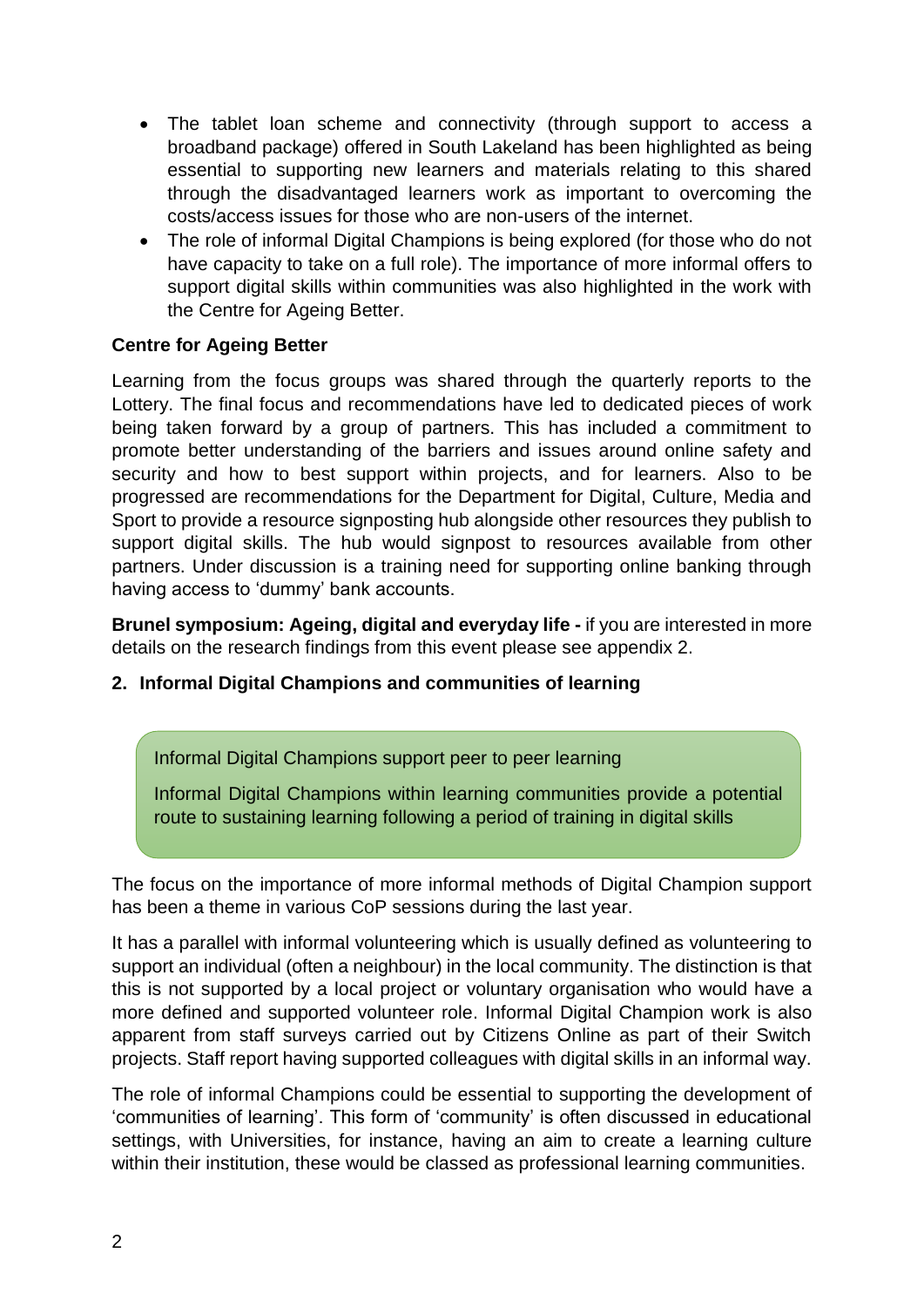For digital skills development, a community of learning would most likely have less structure. For instance, it could be within a workplace where colleague to colleague digital skills support was specifically fostered, or might be part of a wider project which seeks to use contacts with customers (especially those who are vulnerable) to support digital skills in an informal way, building this into a learning community say of people who are homeless using a drop-in facility. A community of learning could be facilitated within a sheltered scheme for older people, or could be more dispersed within a range of social or health activity taking place in a rural village. These could provide multiple opportunities for supported digital learning.

The essence of a community of learning is that it involves learning from each other. In this way, it is a relatively simple concept. Observation of practice during the last year has shown how frequently this happens. Understanding how to grow and support a community of learning could be usefully integrated into strategic approaches to digital change. More learning to understand what are the key principles and approaches would be useful to develop for wider sharing. There is little published work in this area.

#### **3. In-work Digital Champions**

In-work Digital Champions provide support to colleagues to build their digital skills and confidence

In-work Digital Champions provide essential support in any digital change project

The role of in-work Digital Champions has been highlighted in many projects during year 2. Digital Unite have reported on their research in this area in their year-2 report. SCVO with their focus on the charity sector, have a strong recognition that new Digital Champions who are often in frontline roles working with the most vulnerable groups, need to build their confidence in their own digital skills. An approach which involves peer to peer support is often used.

Charities undergoing digital transformation may also have chosen to develop digital skills support alongside this wider programme of digital change. An example would be the Streetworks project in Edinburgh which concentrated on a switch to G-suite and an internal Digital Champions programme before their work developed (as planned) to incorporate training for the homeless people that the project engages. It is this staged approach to developing digital skills initially in the workplace which is often most useful in embedded projects (see below).

Other partners also highlighted the potential role for Digital Champions in workplace settings. The Citizens Advice Service policy forum in Scotland recognised the potential value especially as part of their volunteer development programme of supporting the digital skills and capability of their advice providers.

Citizens Online in their evaluation (to be published in August 2019) of the Brighton & Hove project identified that: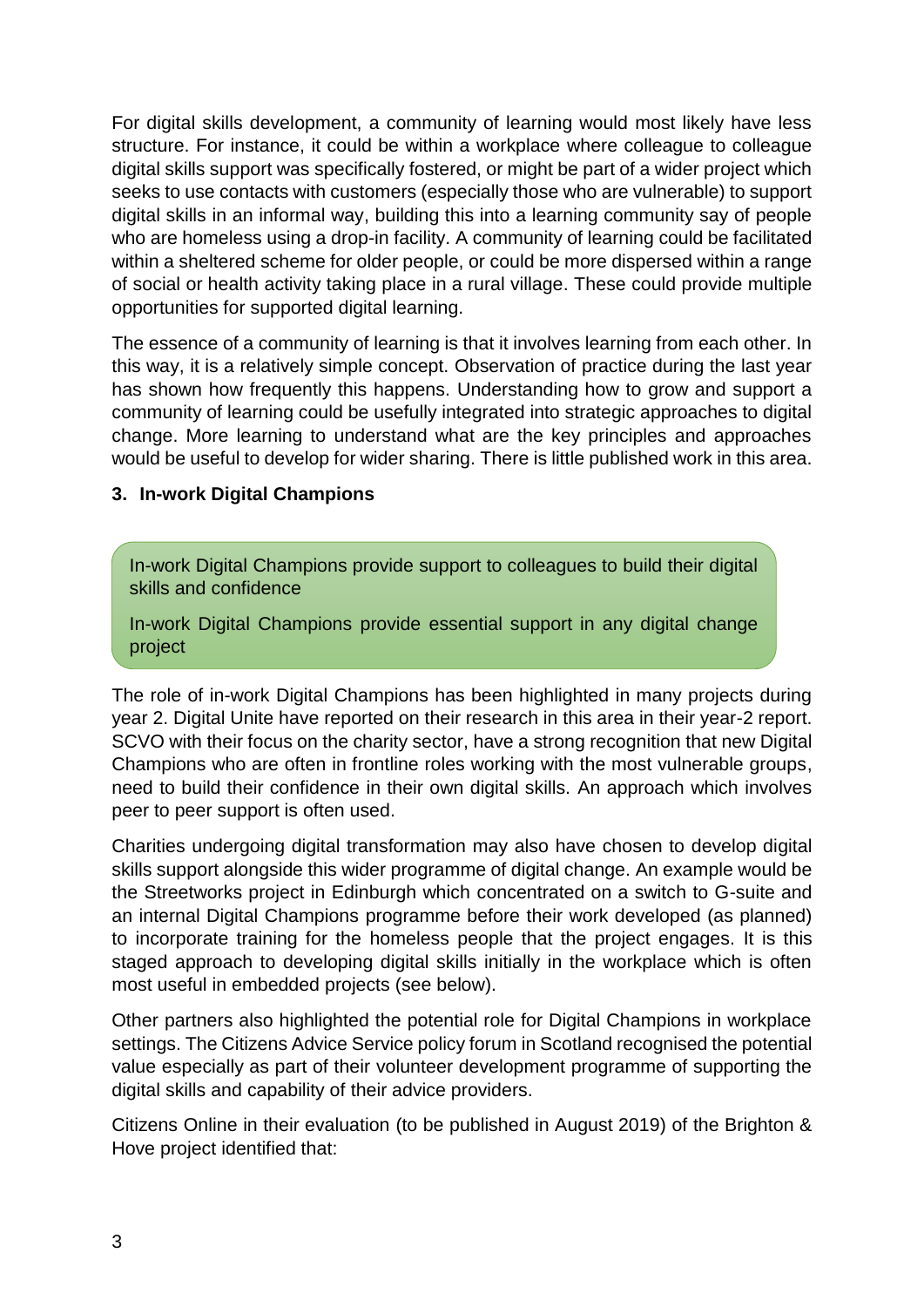"Developing the coaching and training skills needed by frontline personnel to help them deliver support was a primary focus of the project. However, it is clear that many embedded Digital Champions also needed training to develop their own basic digital skills and confidence. Although some frontline personnel did have very strong digital skills, many did not and needed significant support before they could support clients effectively. This training seemed to be understood and valued by managers, but did not seem to be resulting in more structured action to recognise and formally develop these basic skills in their personnel. Including skills assessment and training for frontline personnel to develop their basic digital skills as an optional 'ad in' for organisations, could be a useful addition to future projects."

This highlights the need in embedded projects particularly, to develop digital skills and confidence in the staff who will become Digital Champions, and the potential role for peer to peer learning in this setting. A phased approach seems likely to be most effective.

#### **4. Embedded Digital Champion projects**

Embedding Digital Champions and digital skills support into key services for vulnerable groups provides a sustainable model

Embedded Digital Champions are likely to focus on a specific digital skills need

Embedded Digital Champions should be encouraged to refer learners for more digital skills training provided by other partners locally.

Embedded Digital Champions provide digital skills support as part of their role. The support provided would be integrated into an already existing relationship between the Champion and the learner. For instance a Champion working as a Link Worker for a substance misuse charity, offers digital support to help someone order an online repeat prescription, or a staff member at Clarion Housing providing employment support screens for digital skills as part of their initial assessment of job searching competency. Training support will then be provided by a professional Champion.

There has been an increasing focus on embedded Champions from all partners during the last year. The holistic integrative approach is valued. There is also a strong potential link to supporting project sustainability. To give an example, Age UK partners recognise the value of integrating digital skills into their needs assessments for the older people they work with. They have also trained staff in a variety of roles to have Digital Champion skills.

The programme evaluation will collect Case Studies of four partners using an appreciative enquiry approach to review how the embedded model is operating and this will develop significant learning for external sharing. Project sustainability will also be topic for a learning set in the final year of the CoP.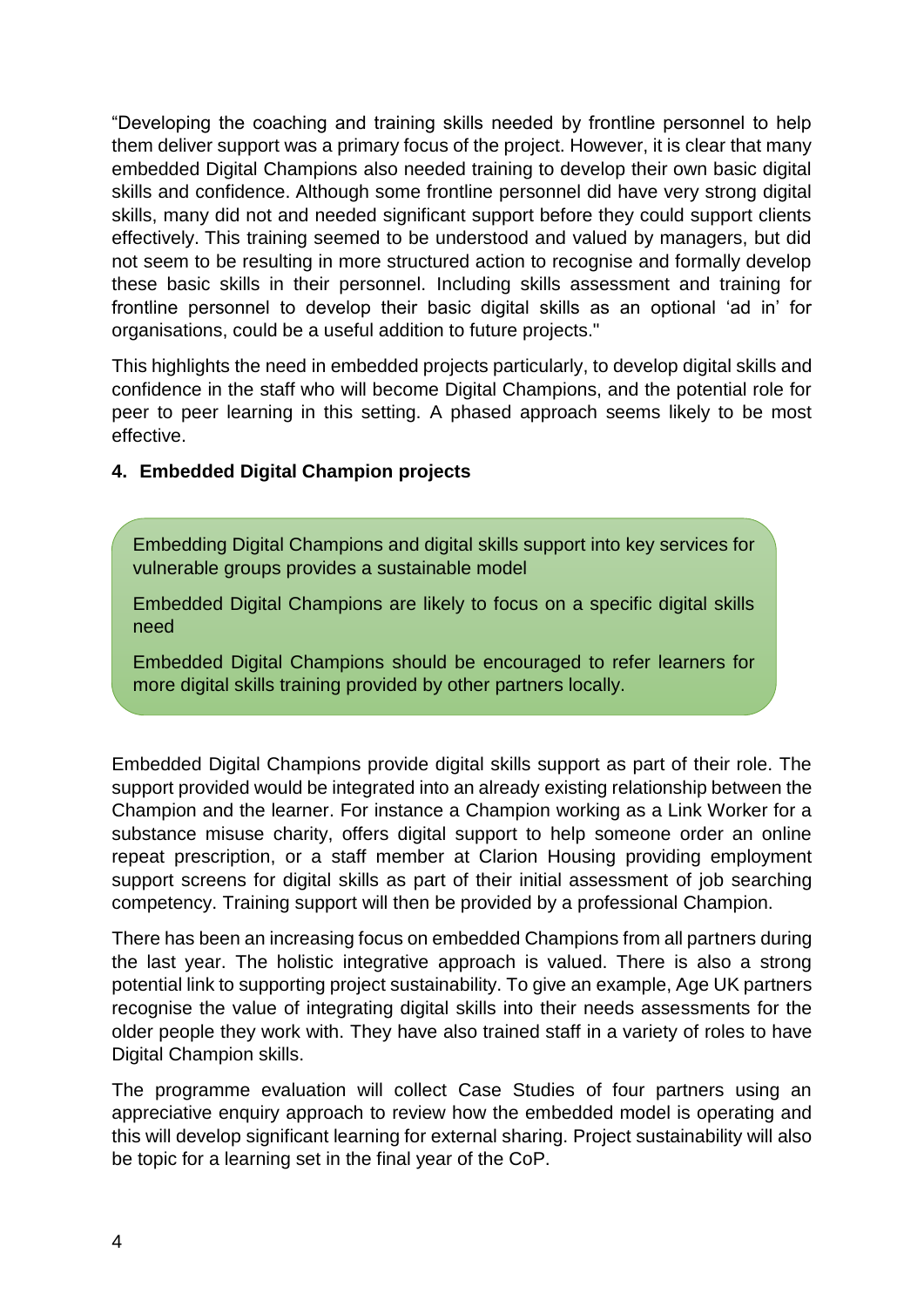A learning point from project visits in the last year, has been the need to ensure not just integration within the projects, but also project integration within localities. Digital Champions in embedded roles will often focus on a specific digital skill, being able to signpost to other learning providers can be essential to support continued development of skills.

This does assume that there is capacity locally to provide digital skills learning opportunities. It also may have the result that the learner joins a more formalised learning environment (such as provided by a local adult education partner). Signposting to a local library for continued access and light support is also often an option.

Encouragement from the embedded Digital Champion, and even direct support for initial attendance may be needed for more disadvantaged groups. Embedded Digital Champions are often in trusted relationships so their role can be crucial during this next stage of learning. It may mean learning will be potentially less informal and learner-led.

The development of a new digital skills qualification [National standards for essential](https://www.gov.uk/government/publications/national-standards-for-essential-digital-skills)  [digital skills](https://www.gov.uk/government/publications/national-standards-for-essential-digital-skills) by the Department for Education may increase the likelihood (once they are used as basis for digital Functional Skills qualification from 2021) of more formal adult education being available.

#### **5. Digital transformation and the Senior Leader Programme**

The SCVO Senior Leaders programme has proved to be an essential tool in their digital evolution model for charities

Facilitation skills are key for One Digital project staff who are supporting partners to develop new digital inclusion projects through group based activity.

Digital transformation and evolution is at the heart of SCVO work to support the charity sector in Scotland. Other partners also focus on assessing the digital capacity and capability of the partners that they are working with. Age UK for instance carried our research with all current partners into their digital maturity and the skills and confidence of their staff. Citizens Online also survey organisations and staff on their levels of digital maturity.

The SCVO approach includes the successful Senior Leaders programme. One Digital partners heard about the way that the programme has developed from the external facilitator of the programme and two of the programme attendees at the learning set held in Edinburgh in September 2018.

Facilitation skills was proposed as a learning focus by SCVO with the aim of better understanding 'what does successful facilitation look like'. Most project staff within One Digital are facilitating some form of learning sessions for groups of partners that they are engaging in Digital Champion activities. The session included a look at: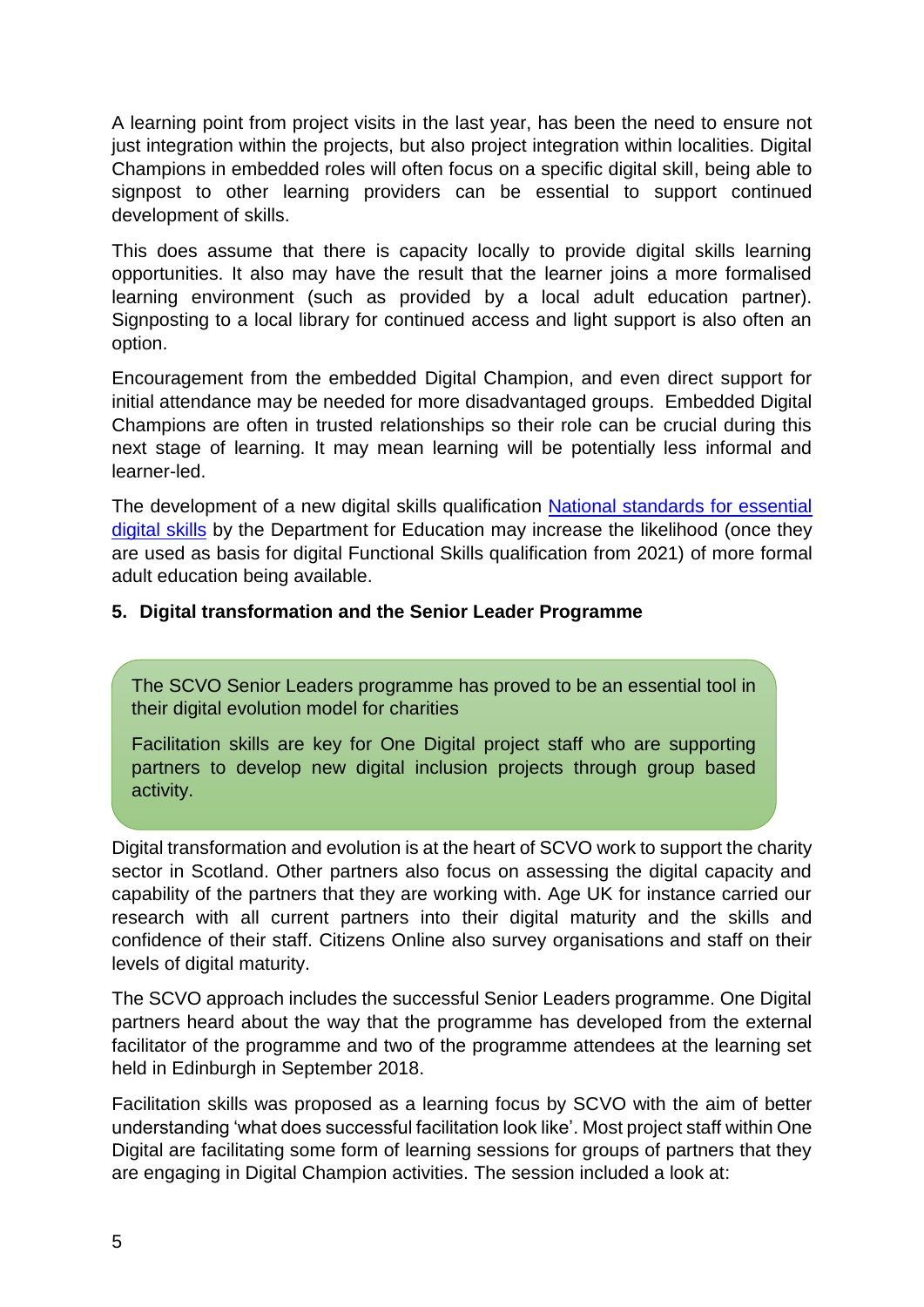- Logistics for running sessions;
- Building involvement and commitment from a group;
- Managing a challenging participant and winning people over;
- Dealing with feedback and questions.

#### **Learning shared from the Senior Leaders programme included:**

- Developing confidence to manage digital for their organisation is a process of 'mind shift' involving a return to considering the fundamentals of the organisation's mission (the why) as part of a new digital approach;
- Looking at operational/organisational changes that would be needed, and the building blocks in a new digital strategy;
- Small pockets of work (digital change) have sometimes been easier to focus on for the Leaders;
- Discussion on specific elements of a digital strategy such as commissioning of new digital tools;
- Slack has been a useful tool to support on-going group communication;
- Full commitment to the programme was key to successful outcomes;
- Building a facilitated space in which open, and honest dialogue can take place has been at the heart of the programme.

Different facilitation techniques used with the group, such as the 'gossip model' and 'six thinking hats', were explored with the One Digital project leads.

#### **6. Working with disadvantaged groups**

Disadvantaged groups such as those with disabilities are more likely to lack digital skills and confidence.

Partners are developing specialised learning approaches to working with different disadvantaged groups.

Reaching out to disadvantaged groups and understanding the specific barriers they face is key to offering them Digital Champion support.

Ensuring learners understand the basics of online safety and security is very important for these often vulnerable groups and can be integrated into all learning.

The CoP chose to be more focused on working with particular groups of learners through an event held in March and on-going publication of resources. This allowed the barriers and challenges, plus solutions and resources to be explored with the 21 partners who shared their good practice with the other participants at the event, as well as learning from each other.

A more nuanced approach is increasingly recognised as being important in addressing the specific needs caused often by the vulnerability of the learners and the disadvantages they face in getting online. For instance those with disabilities may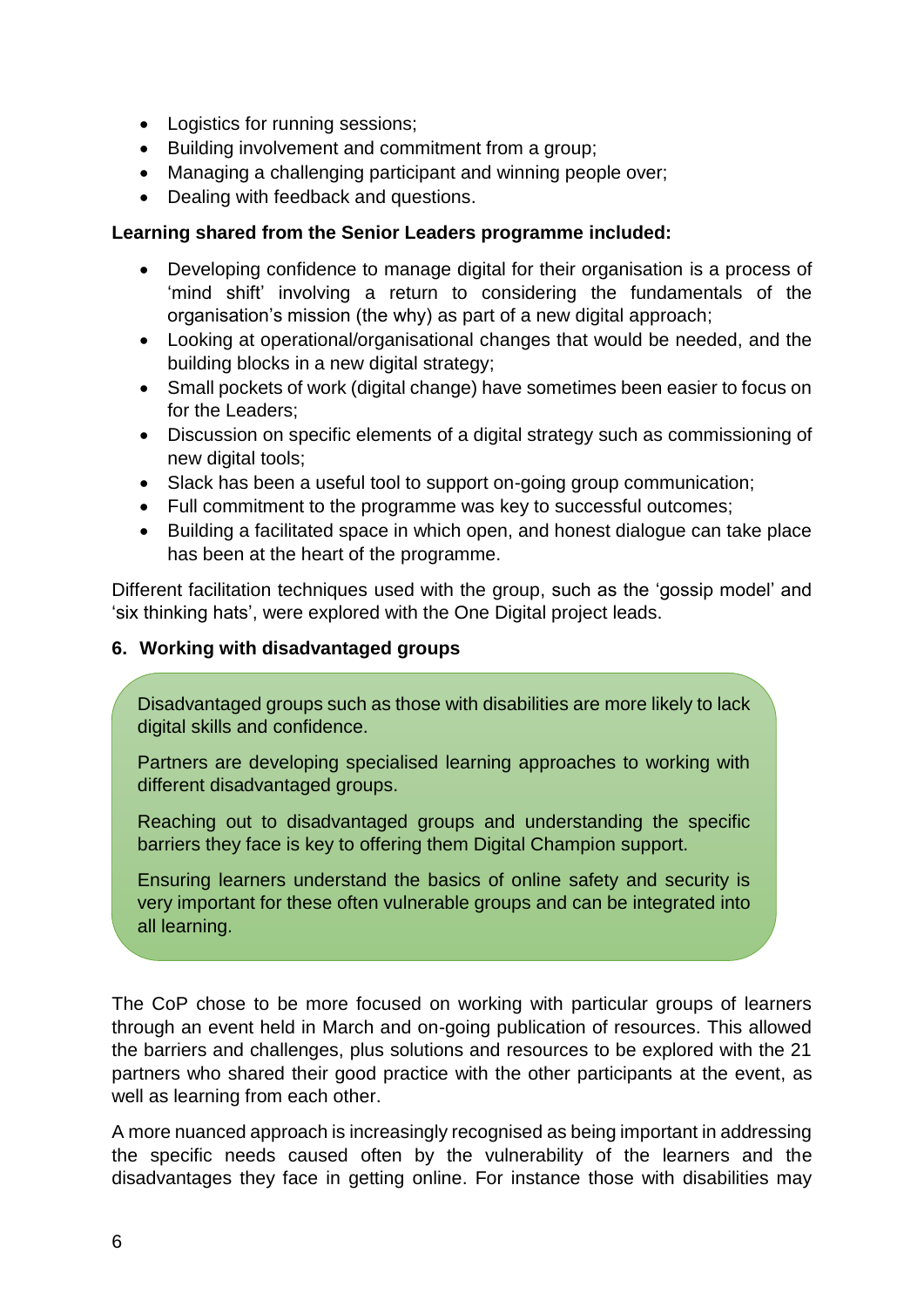require specific digital interventions and adaptations. Additionally common barriers such as the cost of accessing the internet are preventing engagement of learners (this has, for instance, been identified as a barrier for older learners).

We were asked by the participants – some of whom are running generic projects with a range of learners to identify core learning to share. The section below presents this summarised learning.

## **Support provision (general)**

- Working with disadvantaged groups highlights the need to provide tailored, flexible support in both group and one to one sessions for learners. When setting up a project, it is good practice to consider whether anything is being put in place that might act as a barrier for a particular group of learners.
- Supporting peer to peer learning (for instance for those where English is not first language) is particularly effective for those who need learning to be regularly reinforced or who may find the learning harder to access and retain.
- Having Champions with 'lived experience' of a particular disadvantage will support an appropriate learning process.
- Embedding digital into services for vulnerable groups was seen by all contributing organisations as providing good levels of integrated learning support. Staff and volunteers working with the most vulnerable are best placed to support them.
- Providing appropriate tech solutions (for the particular group of learners) that meet their assessed needs and make it easier for them to be able to access a device, or online content is crucial. Solutions in use include learning materials specific to the needs of people with learning disabilities for instance, or tablet loan schemes with MiFi for older people.
- Reaching out to those who are isolated (in a rural area, or because they have limited ability to leave home) is a challenge for many projects who lack capacity to do outreach work. Partnership working to support this becomes critical.

## **Priorities for learners**

- Important to understand that people often have multiple disadvantages and needs that are impacting on their ability to get online.
- Learners should be involved with the co-design of learning materials so they are suited to their needs. Stereotypes about the needs of learners should be challenged through this process.
- Being safe online should be integrated into all learning sessions (so if learning about Facebook, for instance, this should include how to use the privacy sessions). Developing confidence in online safety and security is critical for all groups of disadvantaged learners who are often at much higher risk and who also often have much greater fears.
- Pace of learning and repeat learning is critical to ensuring that people remain online and don't lapse back into being non-users. Informal learning environments are important for all groups.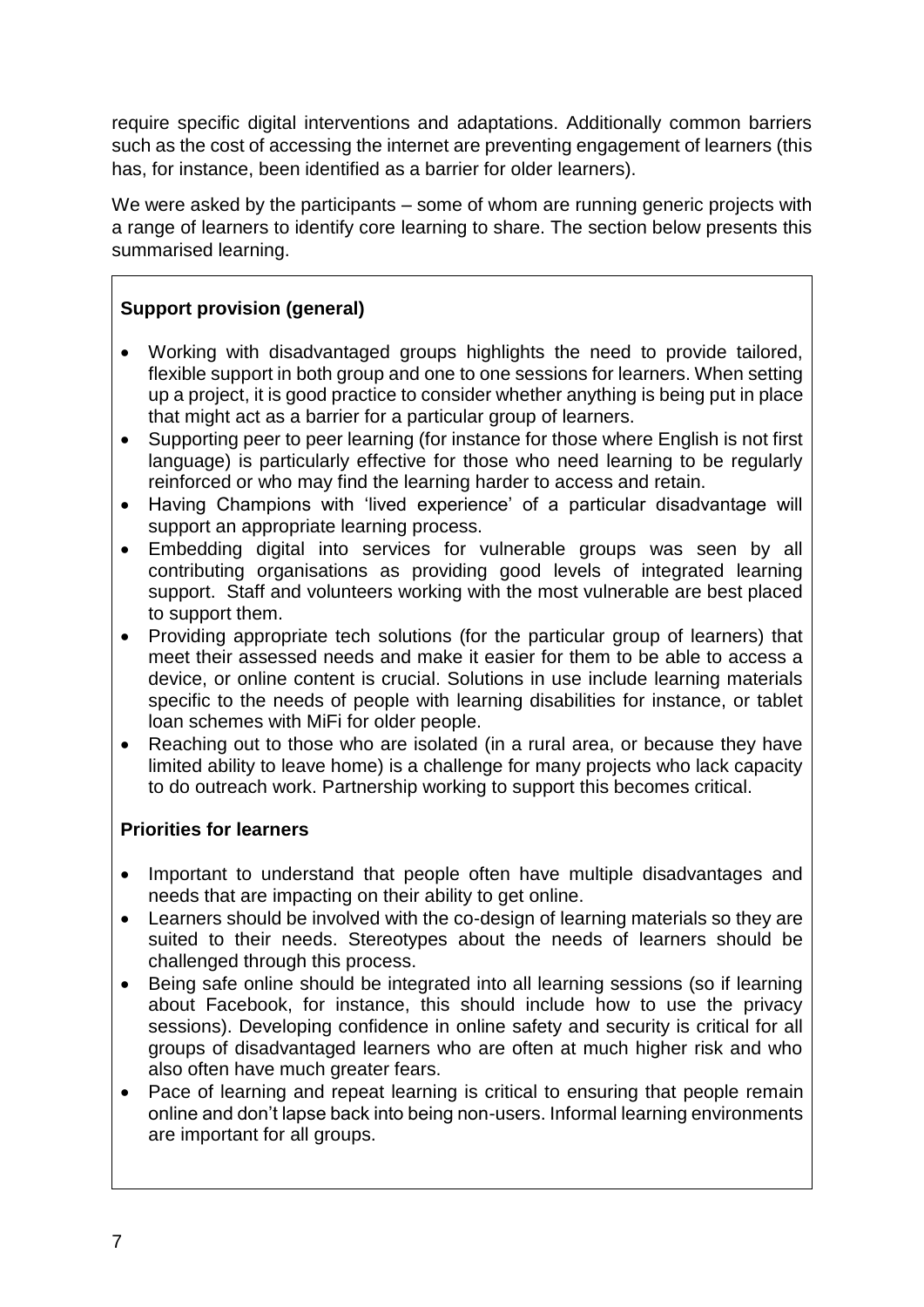## **Digital Champions training and development**

- Digital Champion understanding of role boundaries when working with learners is vital so that the Champion is able to avoid 'role creep' in which they begin to provide support other than digital learning. Boundaries are especially important when working with vulnerable learners.
- Digital Champion training needs to be varied and specific to reflect the needs of the individual project/learners. Training should include an opportunity for the Champions to think actively about the barriers and challenges for the particular group of learners they will work with, considering their individual needs and how their disabilities may affect the support that is needed.
- Digital Champions providing very practical demonstrations of tech and how to use it can motivate people to learn more. For instance how to use a camera phone and load up a photo.
- Digital Champions need to be clear about how to support learners with online safety and security. Some of the priority areas would be: use of password vaults; service user privacy and how to maintain it; and how to avoid online scams and privacy risks.

#### **7. Measuring impact**

Key learning and more detailed background papers on how to measure the impact of digital inclusion projects on:

- Learners
- Digital Champions
- Partnership working

is available through the One Digital website [here](https://onedigitaluk.com/knowledge-hub/developing-a-digital-champion-project/how-to-measure-the-impact-of-a-digital-champion-project/) and event materials [here](https://onedigitaluk.com/our-activity/events/demonstrating-the-impact-of-digital-inclusion/)

The event held in November 2018 and hosted by Clarion Futures shared learning on measuring the impact of digital inclusion projects. The workshops focused on the impact on learners, the impact on Digital Champions and the impact of partnership working. Learning from the event was shared via the One Digital website and a new section of the Knowledge Hub developed and available [here.](https://onedigitaluk.com/knowledge-hub/developing-a-digital-champion-project/how-to-measure-the-impact-of-a-digital-champion-project/) Learning from the event was shared also in a presentation to the Lottery in December 2018. Background papers sharing learning were published alongside other resources from the event.

#### **8. Working with GP Practices**

We published the learning from an internal session on working in GP practices in January 2018 [GP Practices and digital skills.](https://onedigitaluk.com/latest-news/2019/01/31/gp-practices-and-digital-skills/) The key learning from the session was shared in the CoP quarterly report. Since reporting, Age UK have also developed a toolkit for working in GP practices aimed at local projects.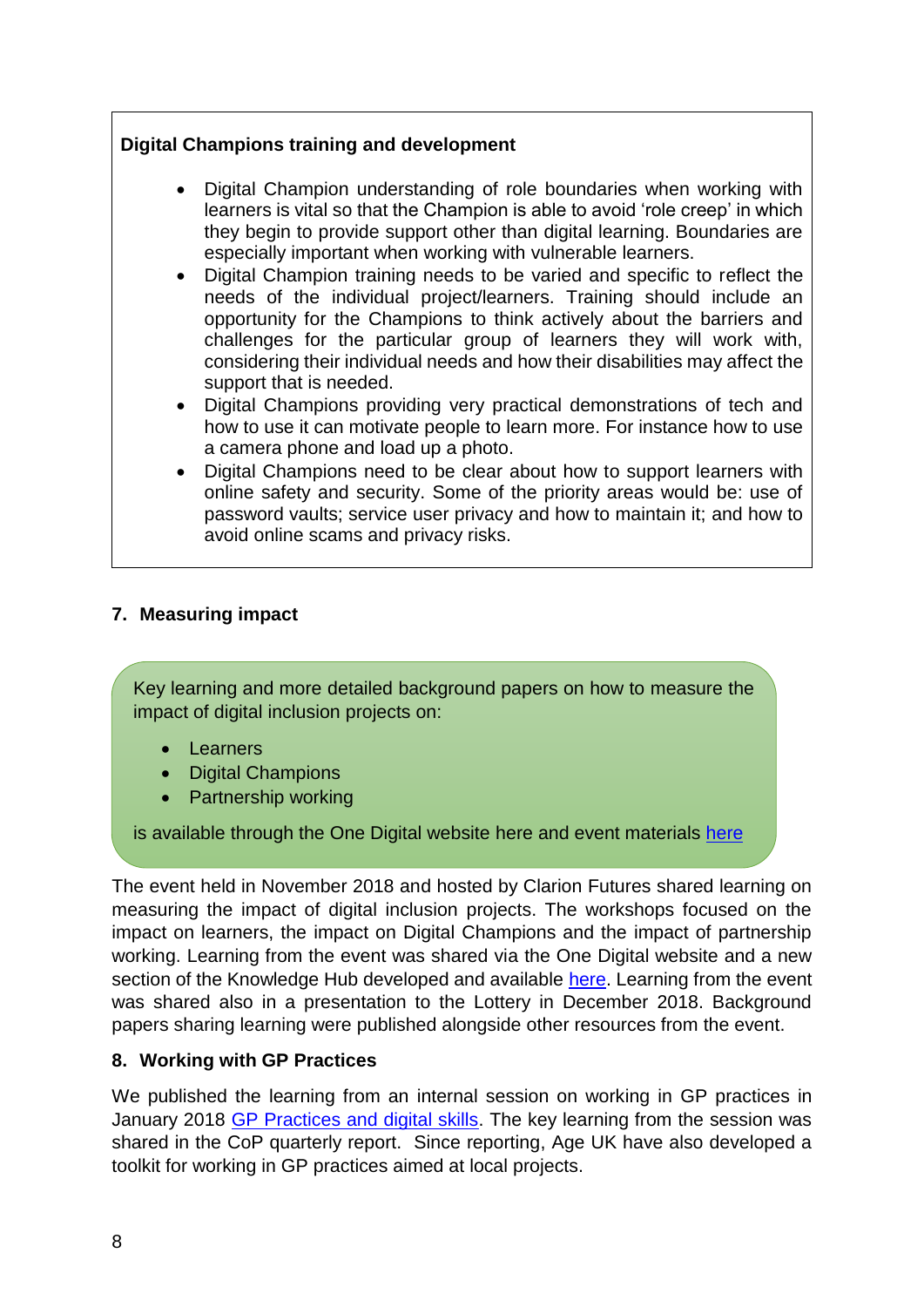## **Conclusion: Partnership working and the developing role of the Community of Practice**

The Community of Practice has shifted focus during year-2 of the programme from primarily internal sharing of learning between the One Digital partners to two wider aspirations. Firstly, to share the good practice of a much wider group of partners and secondly, to create an effective knowledge hub to share learning with partners.

Additionally we have seen the expansion of the Community of Practice through the work of the One Digital partners themselves, who have developed their own learning opportunities – working with their specific groups of their project partners. For instance the Clarion and Digital Unite Digital Dialogue sessions, or Age UK partner learning sessions. It should be noted that for Citizens Online and SCVO sharing of learning and experience of partners has been at the core of their approaches.

The widening of the role of the Community of Practice has been widely welcomed by partners such as the Centre for Ageing Better and Family Fund.

The final six months of the project will see the publication of more learning and good practice, plus further activities and events.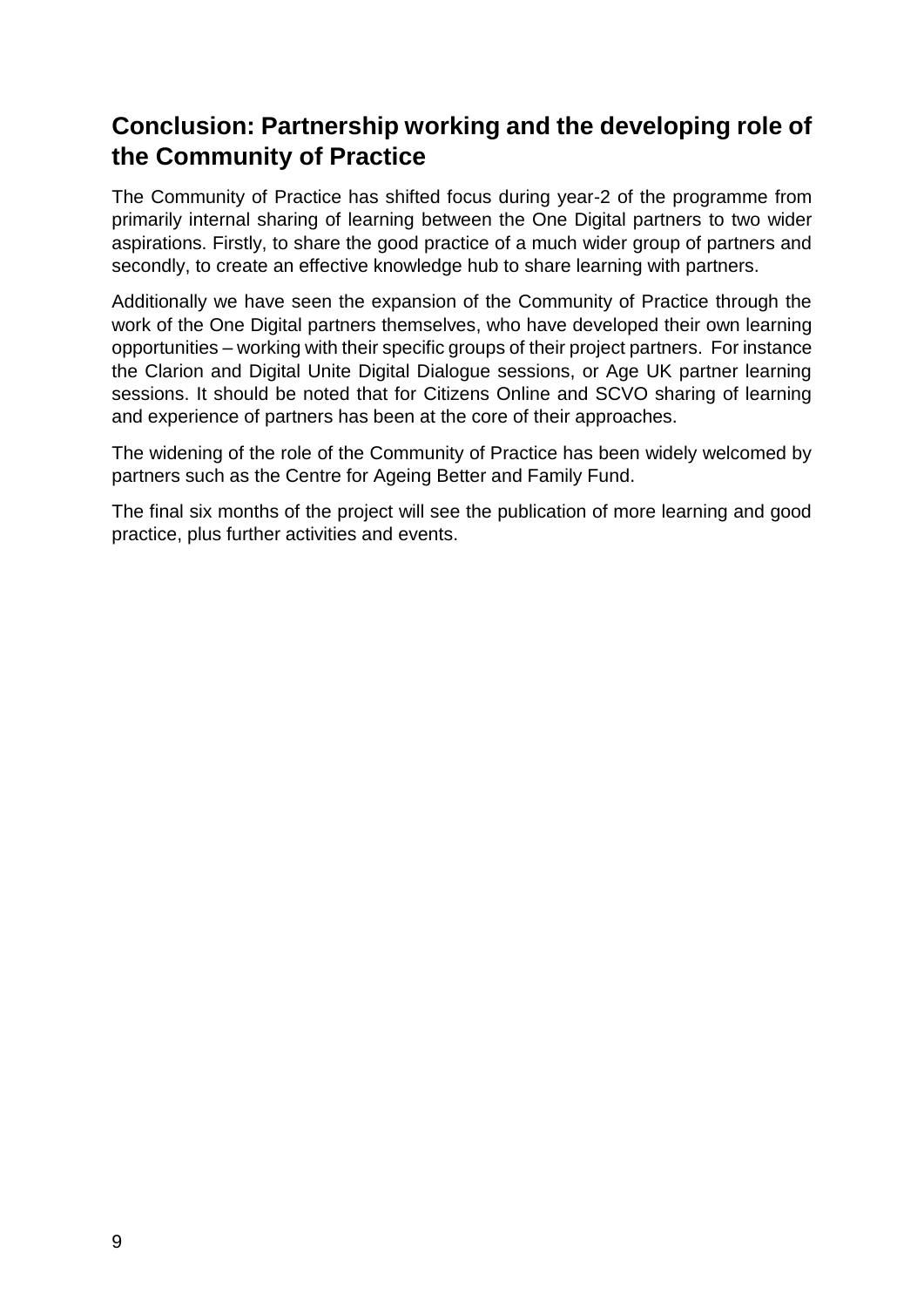# **Appendix 1: Summary of activity**

## **Learning activity for One Digital partners**

## **Virtual learning sessions on:**

- Working with GP practices
- Volunteer management
- Use of the Essential Digital Skills toolkit

## **Face to face learning sessions on:**

- Measuring the impact of Digital Champion projects
- Facilitation skills including the approach taken in the SCVO senior leadership programme
- Support and resources for organisations running Digital Champion projects
- Working with disadvantaged groups (a review of the learning arising from the external event)

## **Learning activity for/with wider digital inclusion partners**

- Digital Skills Working Group review of project learning with Family Fund, Good Things Foundation and RNIB – this session shared earning across all three Lottery funded projects and led to a presentation to the Lottery in December 2018. There were further discussions as new partners joined the group.
- Digital maturity models with CAST/NCVO/Tech Trust initial involvement in ongoing work led by SCVO linked to the SCVO check-up tool.
- Centre for Ageing Better facilitation of focus group sessions for practitioners working with older people to better understand the spectrum of Digital Champions – from informal to embedded models.
- Demonstrating the impact of digital inclusion event large event held to focus on measuring the impact of digital inclusion work with learners, Digital Champions and partnership working.
- Making digital accessible for everyone large event held with support from BT focusing on learning arising from 21 contributor partners who shared learning on good practice work with the following groups who are most at risk of digital exclusion:
- People with disabilities / learning disabilities / mental health issues / those with English as a second language / financially disadvantaged / people who are homeless / young people.

## **Project inputs (One Digital partners)**

- Inputs from project activity are vital to the Learning Facilitator and the Community of Practice as they facilitate in-depth knowledge of how digital skills are being developed in a variety of different projects, and with different groups of learners.
- Monthly project leads calls include an opportunity to review project progress and learning arising plus include a focused discussion on specific topics of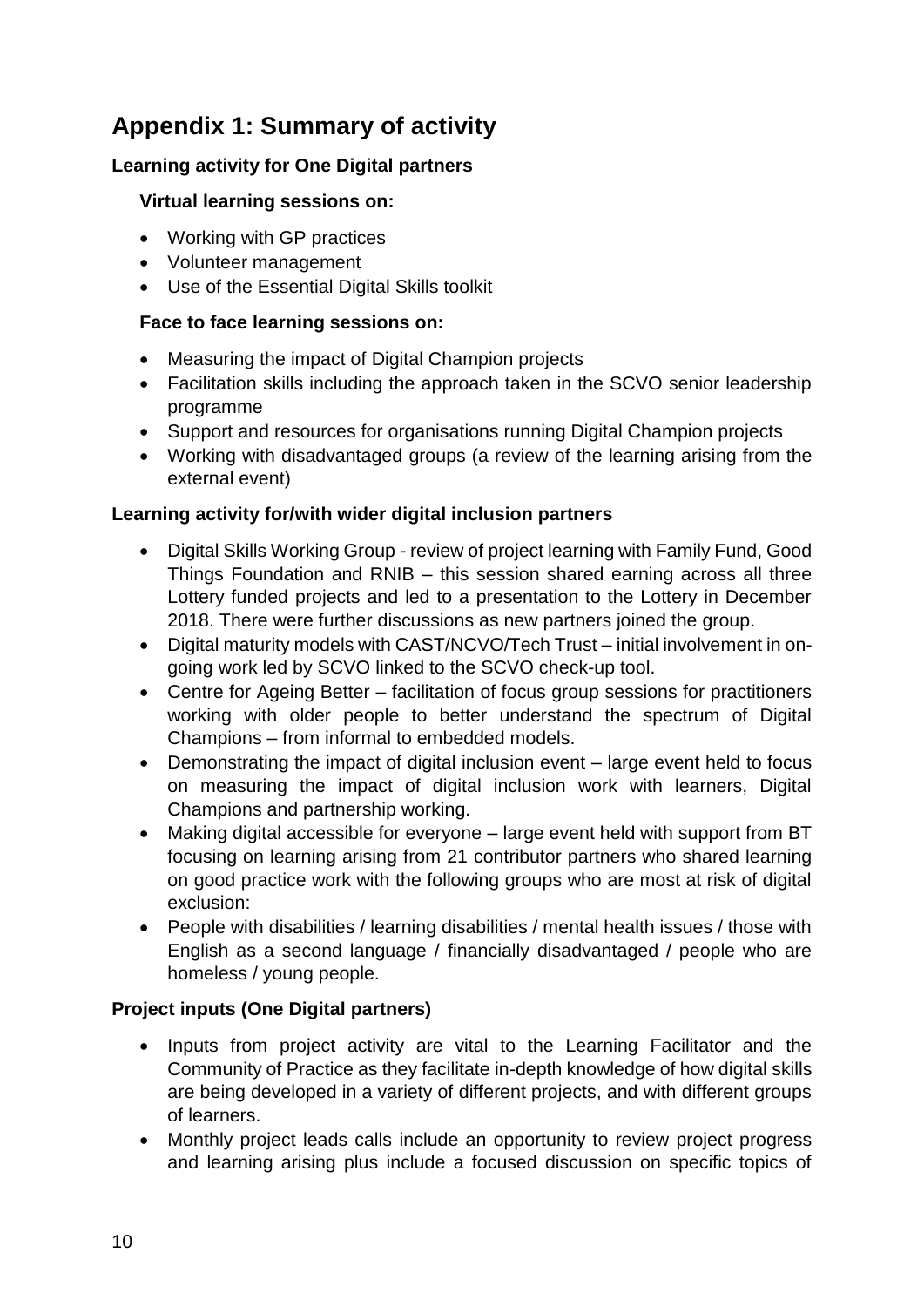interest. In the last year the topics have included: end of year 1 review of learning / use of the Essential Digital Skills Framework / communications planning / learning from Digital Unite-Clarion Futures partner session / embedded/peer to peer Digital Champions / practical review of the 'measuring impact' event / 2019 priorities / the links between digital and financial inclusion / partner engagement / introduction to a computer recyclers project (supporting the focus on providing accessible tech).

#### **Project visits and partner events included:**

- Turning Point Digital Champion training
- Age UK Hereford & Worcester & Go ON Worcestershire partnership
- UNISON project visit
- Age UK learning sessions (virtual and face to face)
- Digital Unite/Clarion Futures Digital Dialogue/partner sessions
- Digitally confident Scotland focus on third sector digital evolution
- Citizens Advice Scotland Policy Forum digital inclusion
- Good Things Foundation conference
- Grenfell United project planning which gave useful insight into the potential for community asset based projects
- Streetworks Edinburgh homeless project
- Working with vulnerable adults (SCVO) learning event
- Gwynedd Network Meeting

#### **Research inputs**

Department for Digital, Culture, Media & Sport – Research Group – sessions have included a focus on 'in work' digital skills, motivation of learners, and a project support digital inclusion toolkit that is under development.

Ageing, digital and everyday life, Brunel international symposium on work with older people to reduce digital exclusion.

#### **Knowledge Hub – publication of earning**

During the year we completely re-built the knowledge section on the One Digital website [\(Knowledge Hub\)](https://onedigitaluk.com/knowledge-hub/) to be more focused on project development and set up phases / sustainability of Digital Champion projects / measuring the impact of Digital Champion projects. There is also a resource bank of external strategic, project and research learning linked to digital inclusion.

Resources on working with disadvantaged groups and in rural areas will shortly be added to the site.

We've also added blogs and case studies from partners during the year, many linked to the learning activity listed above.